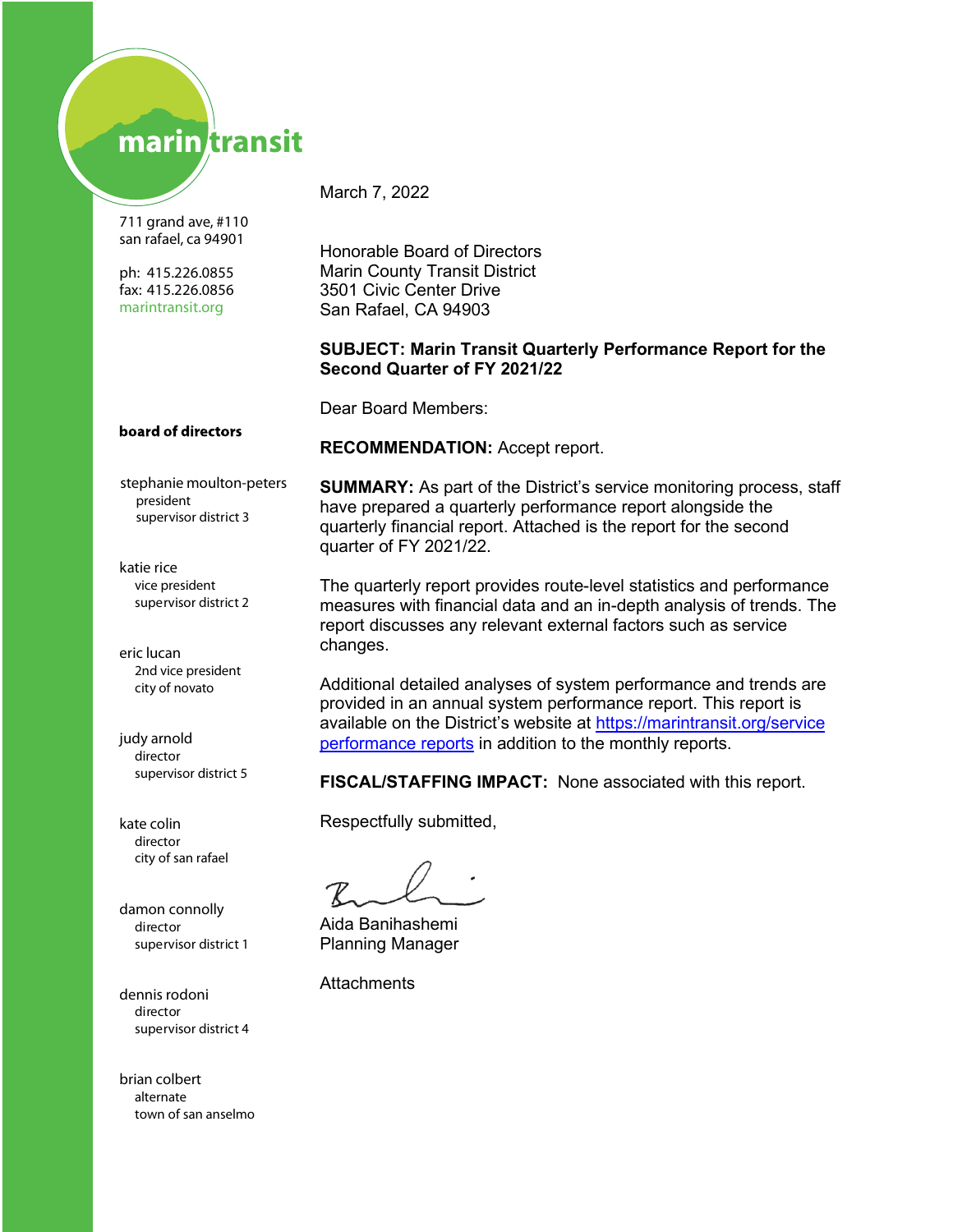# **Quarterly Performance Report for FY 2021/22 Q2**

This report summarizes the operational performance of Marin Transit services for the second quarter of FY 2021/22 from October 1, 2021 through December 31, 2021. The Quarterly Performance Report provides detailed route-level statistics, analyzes trends, and evaluates performance measures established under Measure A and Measure AA.

#### **Report Format**

The data presented in this report is generated directly from TransTrack, Marin Transit's data management system. TransTrack enables Marin Transit to consolidate andanalyze all operational data from the District's transit programs and contractors as one system. The reporting tools capture all costs associated with service operations and are not limited to contractor costs. This reporting format most accurately represents the District's actual costsof providing service.

Route performance is presented relative to typology-based targets. The Board updated the targets on April 2, 2018, as part of a larger performance monitoring plan update. These typology-based targets aim to match routes and service levels to the markets they are intended to serve. All performance and financial data areconsistent with the District's reporting for the National Transit Database.

## **Performance Goals**

Performance goals at the route level are measured in both productivity (unlinked passengers per hour and per trip) and costeffectiveness (subsidy per unlinked passenger trip). **[Table 1](#page-1-0)** below summarizes route level performance goals by typology. Note that there are currently no productivity or cost-effectiveness goals identified for the Yellow Bus or Partnership service typologies.

| <b>Service Typology</b> | <b>Routes</b>                                                    | <b>Unlinked</b><br><b>Passenger Trips</b><br>per Hour<br>(at or above) | Subsidy per<br><b>Passenger Trip</b><br>(at or below) |
|-------------------------|------------------------------------------------------------------|------------------------------------------------------------------------|-------------------------------------------------------|
| <b>Local Trunkline</b>  | 35, 36, 71, 71x                                                  | 20                                                                     | \$4.50                                                |
| Regular Local           | 17/17x, 22, 23, 23X, 29, 49                                      | 18                                                                     | \$6.50                                                |
| Local Connector         | 219, 228, 233, 245, 251, 257                                     | 8                                                                      | \$9.00                                                |
| Supplemental            | 613, 617, 619, 625, 645, 649, 651, 654                           | 20 per trip                                                            | \$3.00                                                |
| Rural                   | 61,68                                                            | 6                                                                      | \$12.00                                               |
| Recreational            | 66 (Muir Woods Shuttle)                                          | 25                                                                     | \$3.00                                                |
| <b>Demand Response</b>  | Local DAR, Novato DAR, Dillon Beach/Tomales DAR, Point Reyes DAR | $\mathfrak z$                                                          | \$35.00                                               |

#### <span id="page-1-0"></span>**Table 1: Productivity and Subsidy Goals by Service Typology**

## **Performance Summary**

In the second quarter of FY 2021/22, Marin Transit carried a total of 569,356 passengers systemwide. This represents an increase of 63.9% in ridership compared to the second quarter of the previous fiscal year and an increase of 4.5% from the first quarter of the fiscal year. On fixed-route transit services, Marin Transit carried 525,011riders. This is an increase of 57.1% from the second quarter of FY 2020/21 and an increase of 2.9% from the first quarter of the fiscal year. The Yellow Bus program carried 24,015 passengers, a program which did not run in FY 2020/21. Marin Access services carried 20,330 trips on demand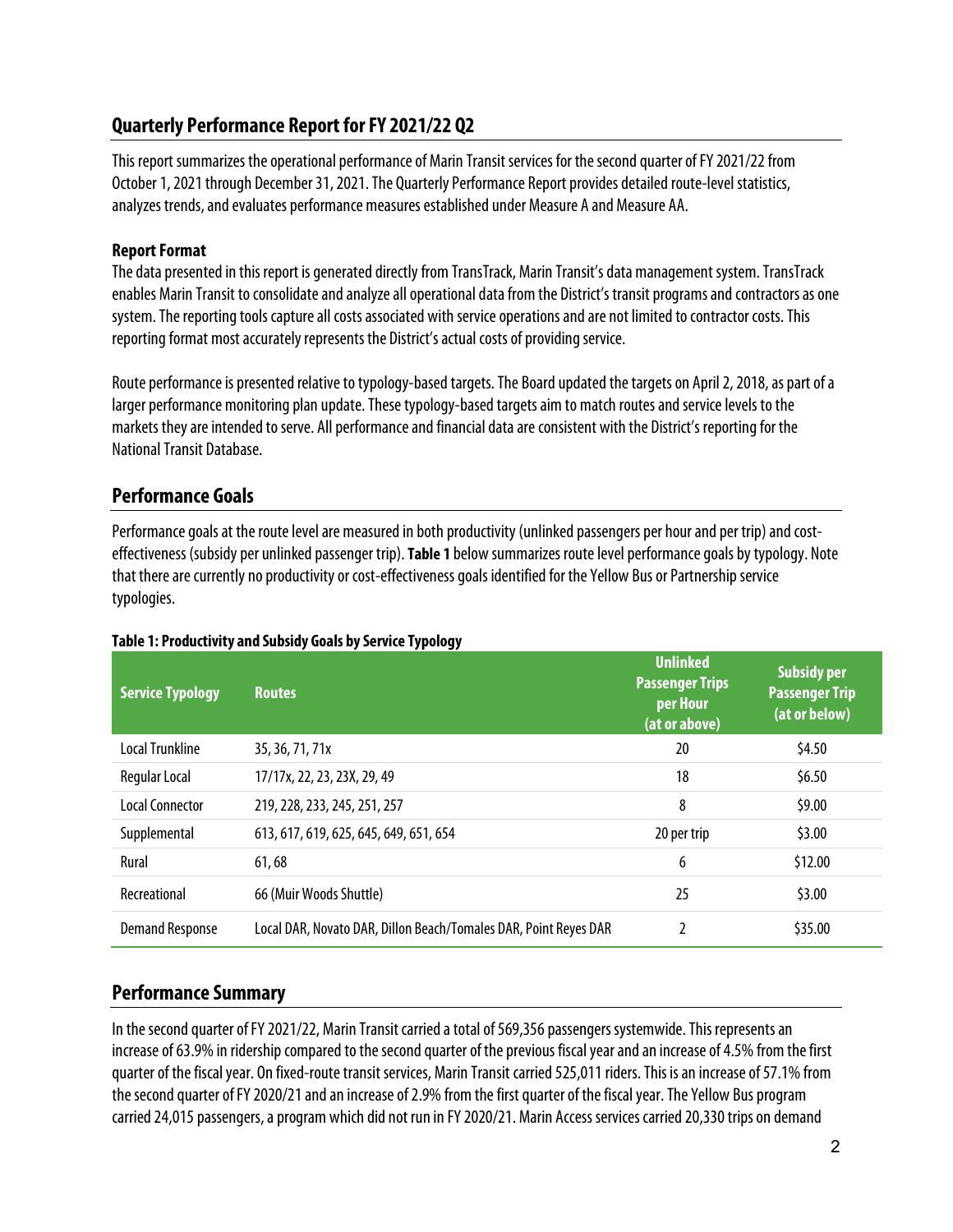response and mobility management programs. This reflects an increase of 54.2% compared tothe second quarter of the last fiscal year and an increase of 3.1% compared to the first quarter of FY 2021/22. The tables at the end of this report provide a breakdown of all route-level statistics.

### **Local Trunkline (Routes 35, 36, and 71)**

In the second quarter of FY 2021/22, Local Trunkline services carried 227,010 passengers. This represents a decrease of 20.9% from the second quarter of FY19/20 pre-COVID. Collectively, these routes represent an increase of 78.1% compared to the second quarter of FY 2020/21, and an increase of 2.7% compared to the first quarter of FY2021/22. Route 35 had an average of 21.2 passengers per revenue hour, meeting the productivity target of 20 passengers per revenue hour. No other Local Trunkline routes met their productivity target of 20 passengers per hour, and none met their subsidy target of \$4.50 per passenger. Local Trunkline service accounted for 30.4% of fixed route service in revenue hours and 43.2% of fixed route ridership in the second quarter of FY2021/22.

## **Local Basic (Routes 17, 22, 23, 23x, 29, and 49)**

Local Basic services carried a total of 177,521 passengers during the second quarter of this fiscal year. This represents an increase of 67.5% compared to the second quarter of the last fiscal year, and an increase of 3.2% from the first quarter of the fiscal year. In the second quarter of FY 2021/22 the Local Basic routes had a 27.6% decline in ridership compared to the second quarter of FY19/20 pre-COVID. Route 23X had an average of 20.8 passengers per revenue hour, meeting the productivity target of 18 passengers per revenue hour. No other Local Basic routes met their performance target of 18 passengers per hour, and none met the subsidy target of \$6.50 per passenger. Local Basic routes represented 31.3% of fixed route revenue hours and 33.8% of fixed route ridership in the second quarter of FY2021/22.

### **Local Connector (Routes 219, 228, 233, 245, 251, and 257)**

During the second quarter of the fiscal year, Local Connector services carried 67,212 total passengers. This is 51.2% higher than the previous year and represents an 8% increase from the first quarter of the fiscal year. In the second quarter of FY 2021/22 the Local Connector routes had a 31.9% decline in ridership compared to the second quarter of FY19/20 pre-COVID. Route 245 had an average of 8.7 passengers per revenue hour, meeting the productivity target of 8 passengers per revenue hour. No other Local Connector routes met the productivity target of 8 passengers per hour, and none met the subsidy target of \$9.00 per passenger. Local Connector routes accounted for 22.5% of fixed route service in revenue hours and provided 12.8% of fixed route ridership in the second quarter of FY 2021/22.

#### **Supplemental School (Routes 613, 617, 619, 625, 645, 649, 651, and 654)**

Supplemental School routes carried 17,118 passengers in the second quarter of FY 2021/22. Route 645 had an average of 26.9 passengers per trip, meeting the productivity target of 20 passengers per trip. No other Supplemental School routes met the productivity target of 20 passengers per trip, and none met the subsidy target of \$3.00 per passenger. Supplemental School routes accounted for 1.5% of fixed route service in revenue hours and provided 3.3% of fixed route ridership in the second quarter of FY 2021/22.

#### **Rural (West Marin Stagecoach Routes 61 and 68)**

In the second quarter of the fiscal year, the two Stagecoach routes carried 21,729 passengers. This is a 63.1% increase from the prior yearand an 8.7%decrease compared to the first quarter of FY 2021/22. A decrease in ridership from the summer to the fall is a normal seasonal fluctuation for the Stagecoach routes. In the second quarter of FY 2021/22 the Rural routes had a 9.9% decline in ridership compared to the second quarter of FY19/20 pre-COVID. Neither route met their productivity goal of 6 passengers per hour, nor their subsidy goal of \$12.00 per passenger. Stagecoach routes accounted for 10.8% of fixed route service in revenue hours, and ridership represented 4.1% of fixed route ridership in the second quarter of FY2021/22.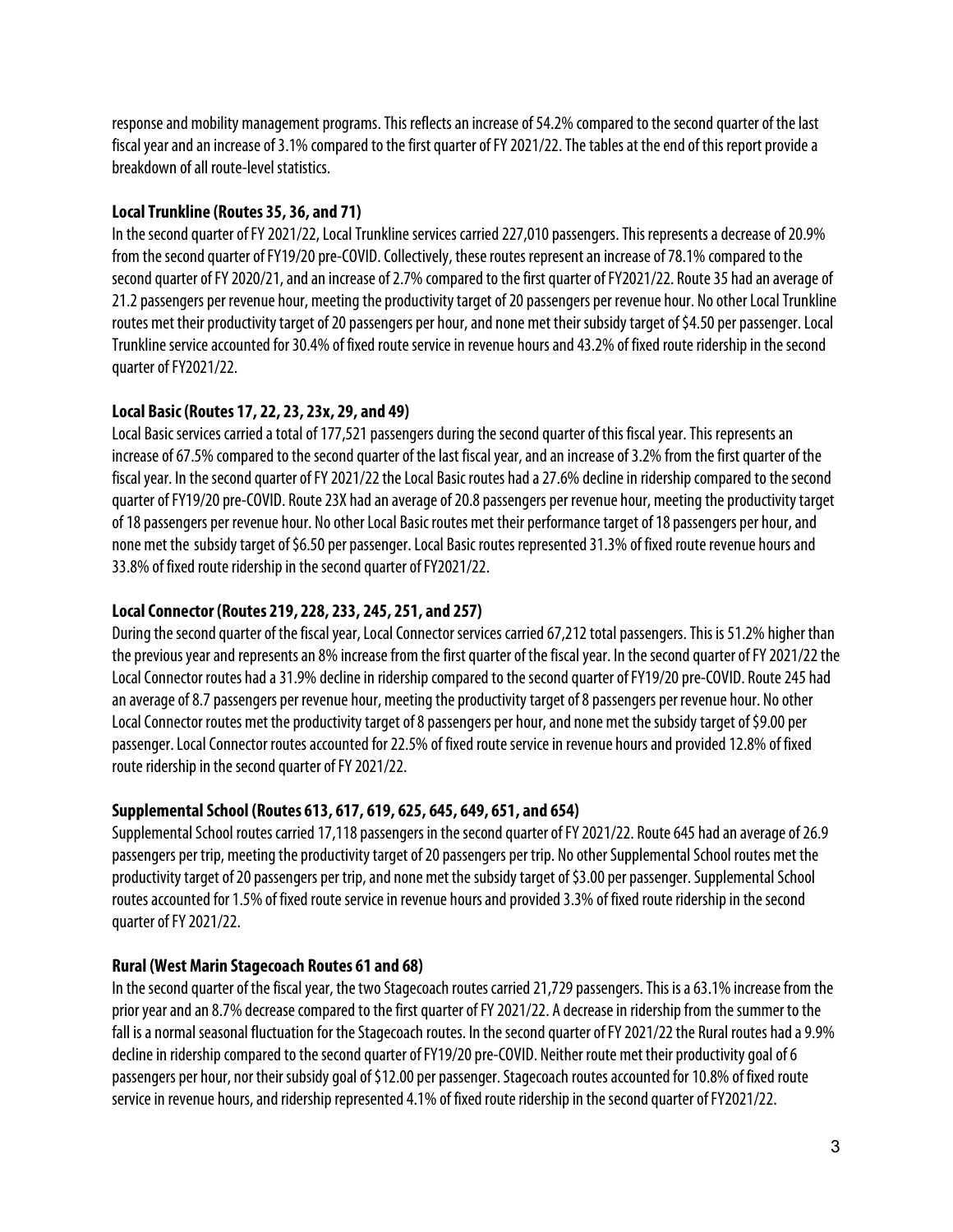#### **Partnership Services (Route 622 – College of Marin Express)**

Route 622 carried 951 passengers in the second quarter of FY 2021/22. There are no service targets for this route. It accounted for 1.4% of fixed route revenue hours and 0.2% of fixed route ridership in the second quarter of FY 2021/22.

#### **Yellow Bus**

In the second quarter of 2021/22, Ross Valley School District yellow bus carried 24,015 passengers.

#### **Recreational (Route 66-Muir Woods Shuttle)**

The Muir Woods Shuttle currently runs weekend/holiday-only service. In the second quarter of FY 2021/22, the Muir Woods Shuttle carried 13,470 passengers. It did not meet its productivity goal of 25 passengers per hour, nor its subsidy goal of \$3.00 per passenger. The Muir Woods Shuttle accounted for 2% of fixed route service in revenue hours, and ridership represented 2.6% of fixed route ridership in the second quarter of FY2021/22.

#### **Marin Access**

Mobility Management programs offered by Marin Access include demand response services, Catch-A-Ride, and Volunteer Driver programs.

In the second quarter of FY 2021/22, local paratransit carried 14,382 passengers. The service productivity average of 1.8 passengers per hour did not meet the 2.0 standard. The number of passengers represents a 73.3% increase in ridership compared to the prior fiscal year. In the second quarter of FY 2021/22 local paratransit had a 49.9% decline in ridership compared to the second quarter of FY19/20 pre-COVID. With a subsidy per passenger of \$73.20, the service did not meet the subsidy target of \$35.00 per passenger.

The Novato Dial-a-Ride service carried 755 passengers. The service productivity average of 2.1 passengers per hour did meet the 2.0 standard. Ridership was 44.6% higher than in the previous fiscal year. The service did not meet the subsidy target of \$35.00 per passenger.

The Dillon Beach/Tomales Dial-a-Ride provides curb-to-curb pick-up and drop-off between Dillon Beach, Tomales, and Petaluma, and operates on Wednesdays only. During the second quarter of the fiscal year, the service carried 134 passengers, a 139.3% increase compared to last year. The service productivity average of 2.1passengersper hour did meet the 2.0 passengers per hour target. The service did not meet the subsidy target of \$35.00 per passenger.

In July 2016, Marin Transit added a new general public dial-a-ride service between Point Reyes Station and Novato. The service currently runs twice per month on the first and third Monday. In the second quarter of the fiscal year, the service carried 64 passengers, 128.6% higher than the second quarter of last year. At 2.0 passengers per hour, the rural dial-a-ride met its 2.0 productivity target. The service did not meet its subsidy target of less than \$35.00 per passenger.

The Volunteer Driver Program completed 2,576 trips in the second quarter of FY 2021/22. This represents a 2.4% increase compared to the previous fiscal year.

The Catch-a-Ride program provided 950 one-way trips. This is a decrease of 16.4% compared to the prior year.

Marin Transit launched the on-demand microtransit pilot programcalled Marin Transit Connect in May of 2018. In July 2020, Marin Transit expanded the Connect service area from limited areas of Northern and Downtown San Rafael to 2.5 sq. miles surrounding all of Marin's SMART rail stations and introduced an updated on-demand Connect pilot. This program carried a total of 1,469 passengers in the second quarter of the FY 2021/22, a 133.2% increase from the prior year. There are currently no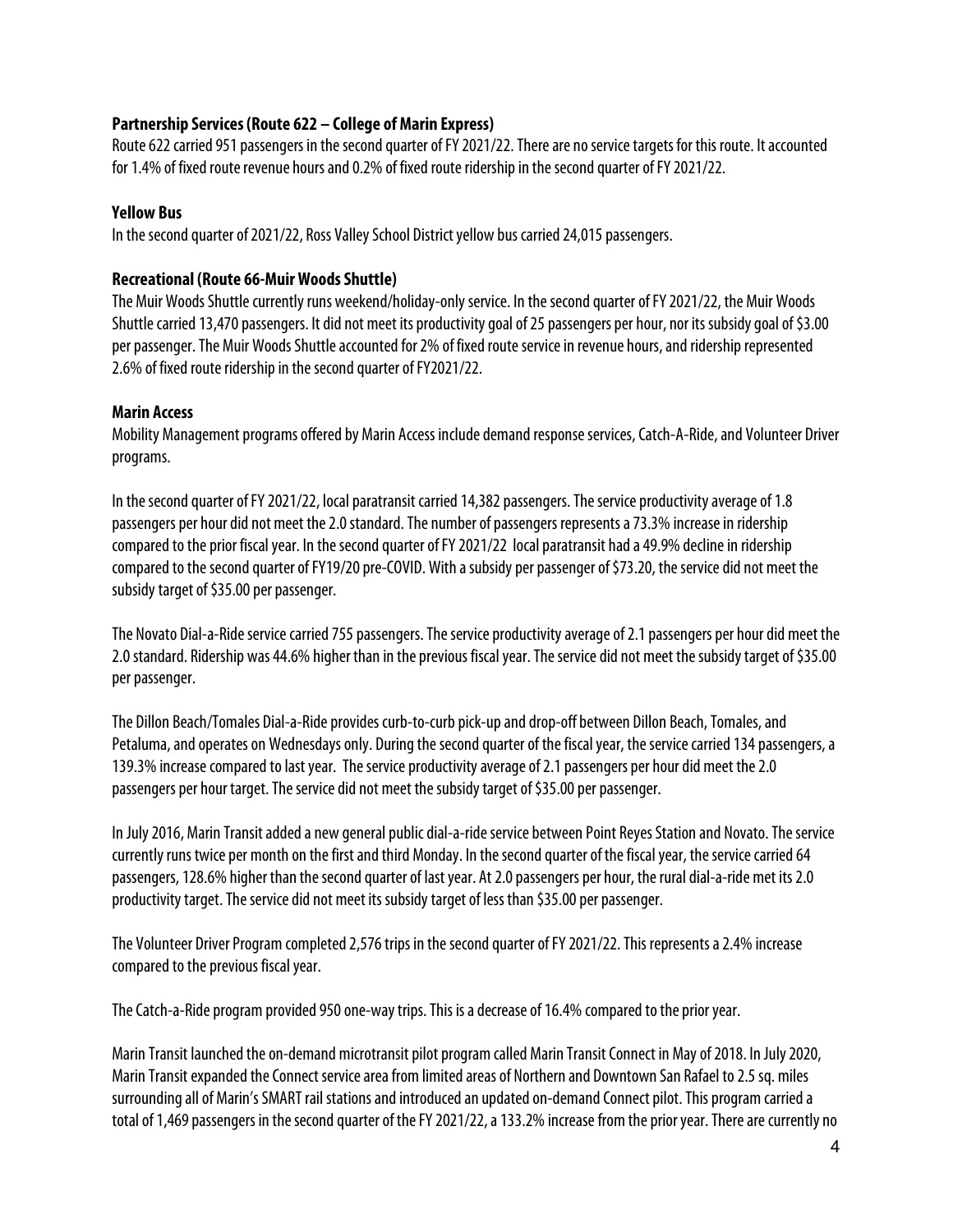board-adopted performance targets for the Connect service. At the beginning of FY 2019/20, staff provided a one-year evaluation report of the previous Connect pilot program that suggested performance targets of 4.0 passengers per hour and \$15.00 per passenger trip. Connect performance continued to improve in FY 2019/20. At this time, the program has 6.1 riders per revenue hour, exceeding the suggested target of 4.0. However, the program is not meeting the suggested \$15.00 per passenger subsidy target, primarily due to low utilization from first-last mile commuters. Commuters were the largest rider group prior to the COVID-19 pandemic and have significantly reduced their travel due to the post COVID travel demand changes.

# **Ridership Trends**

The Governor issued a Shelter-in-Place order for the State of California that began on March 16, 2020 in response to the COVID-19 global pandemic. The order advised the public to limit travel to essential trips only, including on public transportation. This led to a precipitous decline in travel demand and in overall ridership starting in FY 2019/20. Although ridership has increased in the second quarter of FY 2021/22 compared to the beginning of the pandemic, ridership continues to be significantly lower than pre-pandemic levels. Marin Transit continues to provide regular service. However, the pandemic has led to significant impacts on Marin Transit operations, ridership levels, and corresponding fare revenue on fixed route and Marin Access services. The Muir Woods Shuttle has resumed weekend/Holiday service from Pohono since mid-June 2021, and most Supplemental School routes began operation in August 2021.

In the second quarter of FY 2021/22, most ridership occurred on Local Trunkline routes that serve the Highway 101 corridor from Marin City to Novato and the Canal to San Rafael Transit Center corridor. These transit corridors have historically been the busiest in Marin County and serve dense, lower-income, and minority communities. Residents in these corridors are more likely to be essential workers whorely on public transportation. The District is also seeing lower declines in ridership on West Marin Stagecoach routes and rural dial-ride services, likely because transit riders who live in more rural areas of the county do not have as many transportation options.

Overall, in this quarter Marin Transit routes had a 63.9% increase in overall ridership compared to the second quarter of FY 2020/21and a 30.1% decline in ridership compared to the second quarter of FY19/20 pre-COVID. This represents a 29.1% decrease in ridership on fixed-route and a 50.6% decline on Demand Response services compared to pre-COVID.

The increase in systemwide ridership compared to the second quarter of FY 2020/21 is more a reflection of how steep ridership fell at the beginning of the pandemic than of how strong ridership growth this quarter has been, although it does represent stronger growth than most other agencies experienced across the Bay Area and the US. According to the National Transit Database, nationwide bus ridership increased 26.3% during the second quarter of FY 2021/22 compared to the prior year. The District continues to experience a steady rebound in ridership, in particular after the lift of COVID capacity limitations since mid-July of 2021 and the gradual reopening of the economy.

Regionally, Marin Transit fixed route services continue to perform relatively well compared to other North Bay transit agencies. In the second quarter of FY 2021/22, Golden Gate Transit carried 242,527 passengers on its fixed route bus service, representing less than half of Marin Transit's fixed route ridership (524,910), while SMART carried only 77,623 passengers. In between Marin Transit and the national trend, Golden Gate Transit experienced a 54.4% increase in fixed route bus ridership in this quarter compared to the secondquarter of FY2020/21, and with their new expanded service that started in May 2021, SMART experienced a 205.5% increase in ridership compared to the first quarter last year. At 57.1%, Marin Transit experienced an increase in fixed route ridership this quarter comparable to, or more robust than other Bay Area transit agencies that provide local countywide transit services. Comparing to other Countywide peer agencies, Napa Valley Transportation Authority (VINE),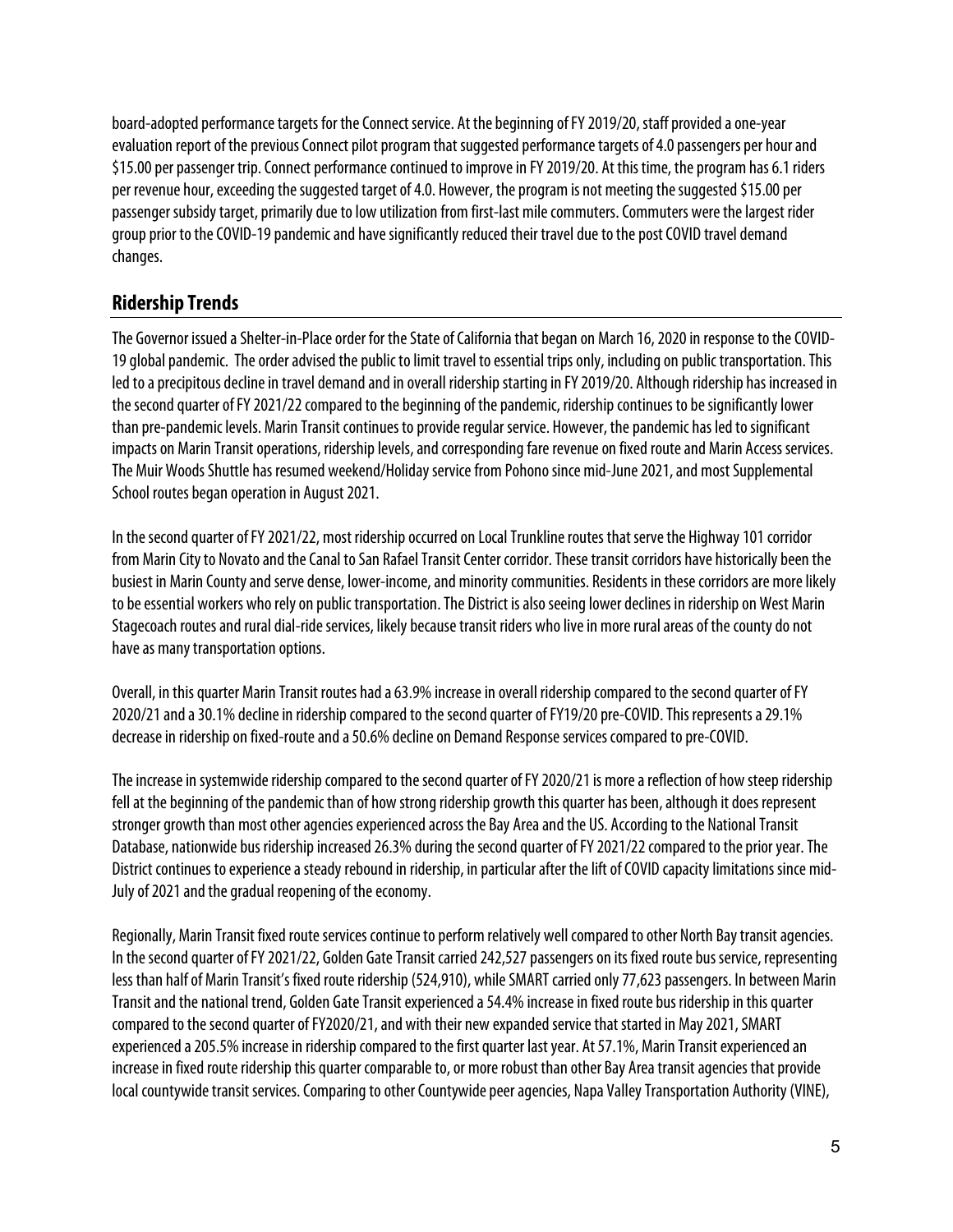SamTrans, and Solano County Transit (SolTrans) experienced a 57.6%, 53%, and 27.9% increase in ridership, respectively, relative to the second quarter of FY 2020/21.

Compared to the prior year, demand for Marin Access mobility management and demand response programs increasedby 54.2% during the secondquarter of FY 2021/22. The increase can be partially attributed to the day programs reopening. Additionally, as vaccine effectiveness has been further proven, seniors and other members of the public who are more susceptible to COVID-19 have increased their traveling in comparable amounts to the general public.

**Table 2** below compares these factors, and qualitatively evaluates their potential impact on ridership.

| <b>Factor</b>     |                                                | FY 2020/21 Q2 | FY 2021/22 Q2 | <b>Impact</b> |
|-------------------|------------------------------------------------|---------------|---------------|---------------|
|                   | Weekdays                                       | 66            | 66            |               |
| Days Operated     | Weekends & Holidays                            | 32            | 35            |               |
|                   | Muir Woods Shuttle                             | 0             | 34            | <b>AAA</b>    |
|                   | Service Disruptions (cancelled/missed service) | 39            | 111           | <b>AA</b>     |
| Rainfall (inches) |                                                | 2.5           | 20.2          | A             |
| <b>Gas Prices</b> |                                                | \$3.13        | \$4.53        |               |

#### **Table 2: Factors Impacting Ridership Comparison**

Due to the national labor shortage, Marin Transit's operating contractors have had difficulty hiring new drivers, which has led to a significant amount of missed service on the Supplemental School routes, as they were not running the previous fiscal year and therefore needed new staff to operate them. The District continues to work and communicate with its contractors and the schools served by Supplemental School routes to minimize missed service and ensure as many students can get to and from their classes on time as possible.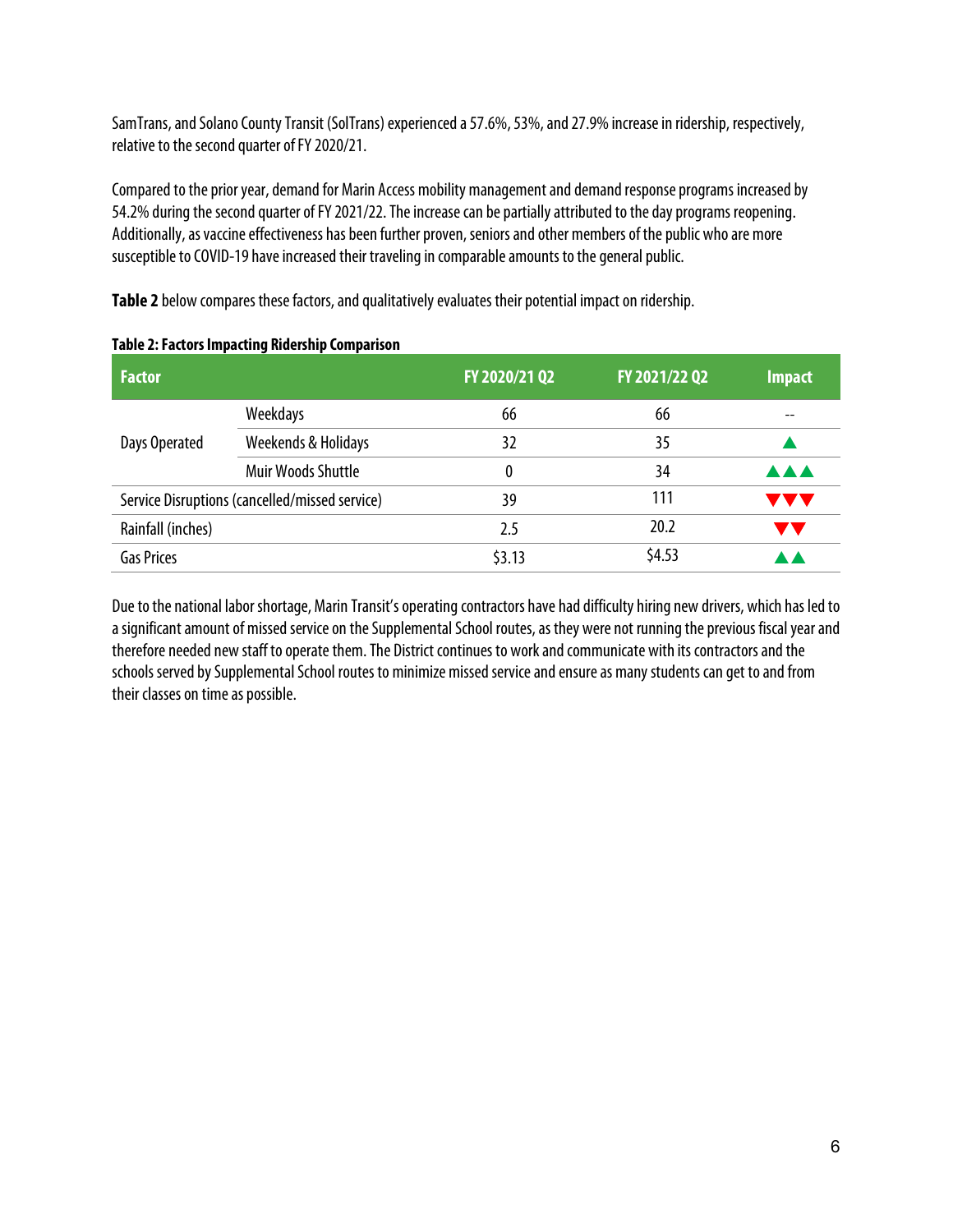# **Travel Navigator Reporting Month: October 2021**

| Date(s)                                  | <b>\Event</b> \ | <b>Description</b> | l Attendees ' |
|------------------------------------------|-----------------|--------------------|---------------|
| No outreach or travel training performed |                 |                    |               |

# **Travel Navigator Reporting Month: November 2021**

| Date(s)    | Event                                  | <b>Description</b>                                                                                                                               | <b>Attendees</b> |
|------------|----------------------------------------|--------------------------------------------------------------------------------------------------------------------------------------------------|------------------|
| 11/17/2021 | <b>Navigating Transit Presentation</b> | <b>General Marin Access Navigating Transit</b><br>presentation for Public Authority of Marin IHSS<br>workers. Presentation completed in English. |                  |

# **Travel Navigator Reporting Month: December 2021**

| Date(s)    | <b>Event</b>                           | <b>Description</b>                                                                                                                               | <b>Attendees</b> |
|------------|----------------------------------------|--------------------------------------------------------------------------------------------------------------------------------------------------|------------------|
| 12/17/2021 | <b>Navigating Transit Presentation</b> | <b>General Marin Access Navigating Transit</b><br>presentation for Public Authority of Marin IHSS<br>workers. Presentation completed in Spanish. | 16               |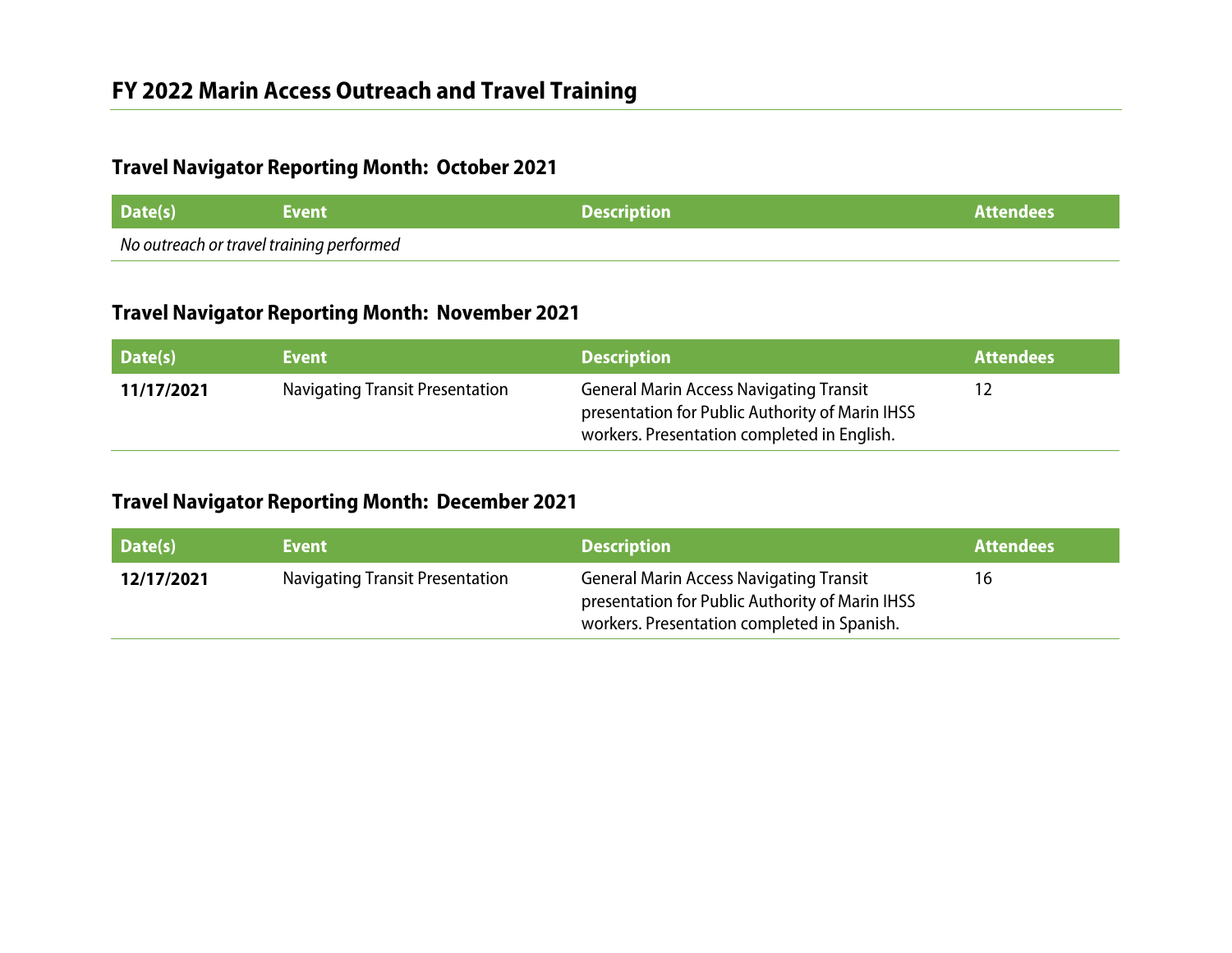## **Fixed-Route**

[Fixed-Route Passenger Statistics by Route](https://analytics.transtrack.net/embedded.html#project=%2Fgdc%2Fprojects%2Fph7vkpt6d15wfrwooz9f6wh5y8cu0ylz&dashboard=%2Fgdc%2Fmd%2Fph7vkpt6d15wfrwooz9f6wh5y8cu0ylz%2Fobj%2F50135&tab=9786be98a850&export=1&ctx=%2Fgdc%2Fprojects%2Fph7vkpt6d15wfrwooz9f6wh5y8cu0ylz%2FexecutionContexts%2Ftmp621927444b71ef04c4413f29&request_id=uix854e49cfff80_72%3ADW7csXORZIaf83JW%3Aclgps2k8ypkud681%3A5&s=/gdc/workspaces/ph7vkpt6d15wfrwooz9f6wh5y8cu0ylz|analysisPage|head|/gdc/md/ph7vkpt6d15wfrwooz9f6wh5y8cu0ylz/obj/102213)

#### QUARTER

Q2 FY2021

| Typology           | Route             | Passengers          | %Change*    | Revenue Hours       | %Change*                   | Productivity (pax/hr) Change* |                          |
|--------------------|-------------------|---------------------|-------------|---------------------|----------------------------|-------------------------------|--------------------------|
| 1. Local Trunkline | 35                | 120,332             | ▲60.3%      | 5,674               | $\P$ 10.8%                 | 21.2                          | $\blacktriangle$ 9.4     |
|                    | 36                | 55,484              | ▲47.7%      | 3,372               | $\P$ 1.9%                  | 16.5                          | $\blacktriangle$ 5.5     |
|                    | 71                | 51,194              | ▲245.3%     | 4,969               | ▲ 127.5%                   | 10.3                          | $\blacktriangle$ 3.5     |
|                    | Rollup            | 227,010             | ▲78.1%      | 14,014              | ▲ 16.9%                    | 16.2                          | $\blacktriangle$ 5.6     |
| 2. Local Basic     | 17                | 45,724              | ▲91.5%      | 3,645               | ▲7.1%                      | 12.5                          | $\blacktriangle$ 5.5     |
|                    | 22                | 26,191              | ▲46.7%      | 2,914               | $\blacktriangledown$ 3.2%  | 9.0                           | $\blacktriangle$ 3.1     |
|                    | 23                | 38,173              | ▲61.1%      | 2,781               | $\nabla 0.2\%$             | 13.7                          | $\blacktriangle$ 5.2     |
|                    | $23X$             | 13,669              | ▲ 127.9%    | 656                 | $\triangle 0.7\%$          | 20.8                          | $\triangle$ 11.6         |
|                    | 29                | 8,352               | ▲95.5%      | 637                 | $\P$ 1.6%                  | 13.1                          | $\triangle 6.5$          |
|                    | 49                | 45,412              | ▲48.1%      | 3,815               | ▲5.9%                      | 11.9                          | $\blacktriangle$ 3.4     |
|                    | Rollup            | 177,521             | ▲66.9%      | 14,448              | $\blacktriangle$ 2.5%      | 12.3                          | $\blacktriangle 4.7$     |
| 3. Local           | 219               | 8,570               | ▲42.3%      | 1,569               | $\nabla 0.9\%$             | 5.5                           | $\blacktriangle$ 1.7     |
| Connector          | 228               | 12,384              | ▲51.0%      | 2,410               | $\nabla 0.2\%$             | 5.1                           | $\blacktriangle$ 1.7     |
|                    | 233               | 6,270               | ▲32.2%      | 1,028               | $\P$ 4.5%                  | 6.1                           | $\blacktriangle$ 1.7     |
|                    | 245               | 9,291               | ▲52.6%      | 1,062               | $\blacktriangledown 2.3\%$ | 8.7                           | $\blacktriangle$ 3.2     |
|                    | 251               | 18,826              | ▲49.5%      | 2,389               | $\nabla 0.2\%$             | 7.9                           | $\blacktriangle$ 2.6     |
|                    | 257               | 11,871              | ▲74.5%      | 1,934               | $\triangle 1.1\%$          | 6.1                           | $\triangle 2.6$          |
|                    | Rollup            | 67,212              | ▲51.2%      | 10,391              | $\nabla 0.7\%$             | 6.5                           | $\blacktriangle$ 2.2     |
| 4. Supplemental    | 613               | 3,473               |             | 142                 |                            | 24.5                          |                          |
|                    | 617               | 1,773               |             | 32                  |                            | 55.0                          |                          |
|                    | 619               | 3,669               |             | 177                 |                            | 20.7                          |                          |
|                    | 625               | 707                 |             | 46                  |                            | 15.5                          |                          |
|                    | 645               | 2,473               | ▲288.8%     | 77                  | $76.0\%$                   | 32.0                          | $\triangle 20.6$         |
|                    | 649               | 70                  |             | 22                  |                            | $3.2\,$                       |                          |
|                    | 651               | 4,388               |             | 157                 |                            | 27.9                          |                          |
|                    | 654               | 565                 |             | 50                  |                            | 11.3                          |                          |
|                    | Covid             | $\mathsf{O}\xspace$ |             | $\mathsf{O}\xspace$ |                            |                               |                          |
|                    | Rollup            | 17,118              |             | 703                 |                            | 24.3                          |                          |
| 5. Rural           | 61                | 6,729               | ▲125.2%     | 2,351               | ▲52.2%                     | 2.9                           | $\blacktriangle 0.9$     |
|                    | 68                | 15,000              | ▲45.1%      | 2,628               | ▲4.0%                      | 5.7                           | $\triangle$ 1.6          |
|                    | Rollup            | 21,729              | ▲63.1%      | 4,980               | ▲ 22.3%                    | 4.4                           | $\blacktriangle$ 1.1     |
| 6. Partnership     | 122               | 0                   | $7100.0\%$  | 0                   | $\P$ 100.0%                |                               |                          |
| <b>Services</b>    | 622               | 951                 |             | 653                 |                            | 1.5                           |                          |
|                    | Rollup            | 951                 | $\P(47.7\%$ | 653                 | $\blacktriangledown$ 5.2%  | 1.5                           | $\P$ 1.2                 |
| 7. Yellow Bus      | <b>Hdn Valley</b> | 1,738               |             | $\mathbf{3}$        |                            | 579.3                         |                          |
|                    | <b>White Hill</b> | 22,277              | ▲742,466.7% | 3                   |                            | 7,425.7                       | ▲7,424.7                 |
|                    | Rollup            | 24,015              | ▲800,400.0% | 6                   | ▲100.0%                    | 4,002.5                       | $\blacktriangle$ 4,001.5 |
| 8. Recreational    | 66                | 13,470              |             | 945                 | ▲31,416.3%                 | 14.2                          | ▲14.2                    |
|                    | Rollup            | 13,470              |             | 945                 | ▲31,416.3%                 | 14.2                          | ▲14.2                    |
| Rollup             |                   | 549,026             | ▲87.1%      | 46,141              | $\triangle 11.7\%$         | 11.9                          | $\blacktriangle$ 4.8     |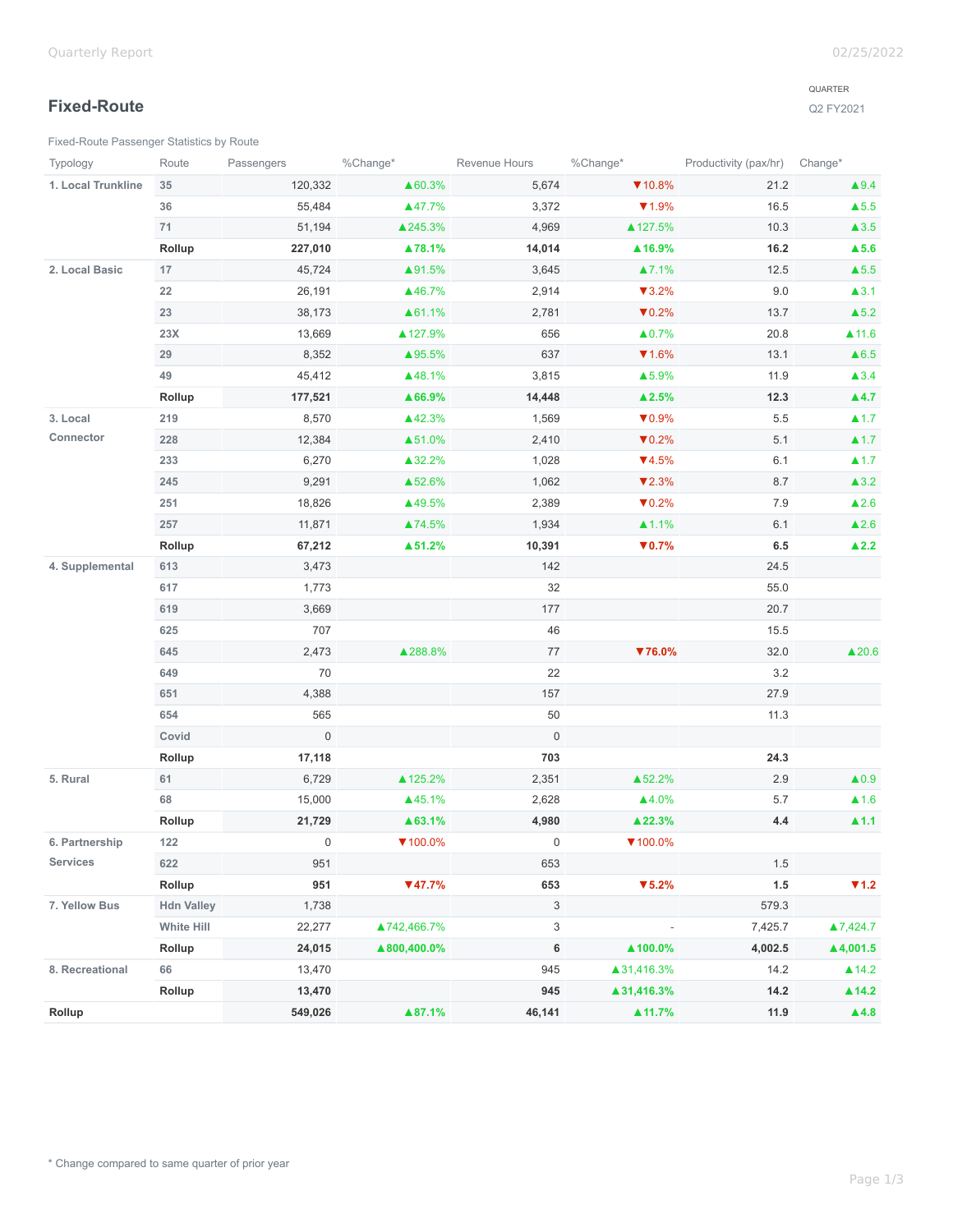#### **Fixed-Route**

[Fixed-Route Financial Statistics by Route](https://analytics.transtrack.net/embedded.html#project=%2Fgdc%2Fprojects%2Fph7vkpt6d15wfrwooz9f6wh5y8cu0ylz&dashboard=%2Fgdc%2Fmd%2Fph7vkpt6d15wfrwooz9f6wh5y8cu0ylz%2Fobj%2F50135&tab=9786be98a850&export=1&ctx=%2Fgdc%2Fprojects%2Fph7vkpt6d15wfrwooz9f6wh5y8cu0ylz%2FexecutionContexts%2Ftmp621927444b71ef04c4413f29&request_id=uix854e49cfff80_72%3ADW7csXORZIaf83JW%3Aclgps2k8ypkud681%3A5&s=/gdc/workspaces/ph7vkpt6d15wfrwooz9f6wh5y8cu0ylz|analysisPage|head|/gdc/md/ph7vkpt6d15wfrwooz9f6wh5y8cu0ylz/obj/102231)

| Typology           | Route             | <b>Operating Cost</b> |                      | %Change* Passenger Revenue |                                                    | %Change* Average Subsidy | Change*                      | Farebox Recovery Change* |                            |
|--------------------|-------------------|-----------------------|----------------------|----------------------------|----------------------------------------------------|--------------------------|------------------------------|--------------------------|----------------------------|
| 1. Local Trunkline | 35                | \$883,344             | $\P$ 11.7%           | \$108,047                  | ▲36.2%                                             | \$6.44                   | $\blacktriangledown$ \$5.83  | 12.2%                    | ▲4.3%                      |
|                    | 36                | \$524,808             | $\nabla 2.5\%$       | \$51,689                   | ▲28.9%                                             | \$8.53                   | $\P$ \$4.74                  | 9.8%                     | $\triangle 2.4\%$          |
|                    | 71                | \$777,403             | ▲ 119.7%             | \$55,067                   | ▲ 195.5%                                           | \$14.11                  | $\blacktriangledown$ \$8.50  | 7.1%                     | ▲1.8%                      |
|                    | Rollup            | \$2,185,555           | $\triangle$ 15.5%    | \$214,803                  | ▲55.6%                                             | \$8.68                   | $\sqrt{$}5.09$               | 9.8%                     | $\blacktriangle$ 2.5%      |
| 2. Local Basic     | 17                | \$419,921             | ▲ 14.3%              | \$44,558                   | ▲64.1%                                             | \$8.21                   | $\P$ \$6.03                  | 10.6%                    | ▲3.2%                      |
|                    | 22                | \$333,563             | ▲3.3%                | \$26,795                   | ▲26.7%                                             | \$11.71                  | $\blacktriangledown$ \$5.20  | 8.0%                     | $\blacktriangle$ 1.5%      |
|                    | 23                | \$432,251             | $\triangle 0.3\%$    | \$36,361                   | ▲33.4%                                             | \$10.37                  | $\P$ \$6.65                  | 8.4%                     | ▲2.1%                      |
|                    | 23X               | \$102,102             | $\triangle 0.1%$     | \$10,747                   | ▲53.4%                                             | \$6.68                   | $\P$ \$9.16                  | 10.5%                    | ▲3.7%                      |
|                    | 29                | \$99,094              | $\P$ 2.0%            | \$7,448                    | ▲39.1%                                             | \$10.97                  | $\blacktriangledown$ \$11.44 | 7.5%                     | ▲2.2%                      |
|                    | 49                | \$443,529             | ▲14.1%               | \$36,721                   | ▲ 19.4%                                            | \$8.96                   | $\blacktriangledown$ \$2.71  | 8.3%                     | $\triangle 0.4\%$          |
|                    | Rollup            | \$1,830,460           | ▲6.9%                | \$162,629                  | ▲37.0%                                             | \$9.40                   | V\$5.59                      | 8.9%                     | $\blacktriangle$ 2.0%      |
| 3. Local           | 219               | \$179,758             | ▲8.1%                | \$8,220                    | ▲ 19.4%                                            | \$20.02                  | $\P$ \$6.46                  | 4.6%                     | $\triangle 0.4\%$          |
| Connector          | 228               | \$267,968             | ▲8.0%                | \$11,970                   | ▲9.7%                                              | \$20.67                  | $\P$ \$8.26                  | 4.5%                     | $\triangle 0.1\%$          |
|                    | 233               | \$114,754             | ▲3.6%                | \$5,349                    | $\blacktriangledown$ 5.3%                          | \$17.45                  | $\P$ \$4.70                  | 4.7%                     | $\nabla 0.4\%$             |
|                    | 245               | \$121,514             | ▲6.7%                | \$7,042                    | ▲7.2%                                              | \$12.32                  | $\blacktriangledown$ \$5.31  | 5.8%                     | $\triangle 0.0\%$          |
|                    | 251               | \$271,684             | ▲8.5%                | \$14,904                   | ▲12.9%                                             | \$13.64                  | $\blacktriangledown$ \$5.20  | 5.5%                     | $\triangle 0.2\%$          |
|                    | 257               | \$219,865             | ▲10.1%               | \$9,562                    | ▲ 15.7%                                            | \$17.72                  | $\P$ \$10.43                 | 4.3%                     | $\triangle 0.2\%$          |
|                    | Rollup            | \$1,175,543           | ▲7.9%                | \$57,046                   | ▲10.8%                                             | \$16.64                  | V\$6.71                      | 4.9%                     | $\blacktriangle$ 0.1%      |
| 4. Supplemental    | 613               | \$26,077              |                      | \$1,716                    |                                                    | \$7.01                   |                              | 6.6%                     |                            |
|                    | 617               | \$6,507               |                      | \$326                      |                                                    | \$3.49                   |                              | 5.0%                     |                            |
|                    | 619               | \$31,970              |                      | \$1,928                    |                                                    | \$8.19                   |                              | 6.0%                     |                            |
|                    | 625               | \$7,916               |                      | \$434                      |                                                    | \$10.58                  |                              | 5.5%                     |                            |
|                    | 645               | \$13,230              |                      | \$920                      |                                                    | \$4.98                   |                              | 7.0%                     |                            |
|                    | 649               | \$3,317               |                      | \$50                       |                                                    | \$46.69                  |                              | 1.5%                     |                            |
|                    | 651               | \$25,427              |                      | \$1,909                    |                                                    | \$5.36                   |                              | 7.5%                     |                            |
|                    | 654               | \$7,481               |                      | \$489                      |                                                    | \$12.38                  |                              | 6.5%                     |                            |
|                    | Covid             | \$0                   |                      | \$0                        |                                                    |                          |                              |                          |                            |
|                    | Rollup            | \$121,927             |                      | \$7,772                    |                                                    | \$6.67                   |                              | 6.4%                     |                            |
| 5. Rural           | 61                | \$289,172             | ▲54.5%               | \$5,915                    | ▲ 154.8%                                           | \$42.09                  | $\P$ \$19.76                 | 2.0%                     | ▲0.8%                      |
|                    | 68                | \$320,198             | ▲3.3%                | \$11,433                   | ▲26.1%                                             | \$20.58                  | $\blacktriangledown$ \$8.52  | 3.6%                     | ▲0.6%                      |
|                    | Rollup            | \$609,371             | ▲22.6%               | \$17,348                   | ▲52.3%                                             | \$27.25                  | $\blacktriangledown$ \$9.20  | 2.8%                     | $\blacktriangle$ 0.6%      |
| 6. Partnership     | 122               | \$0                   | ▼100.0%              | \$0                        | $\P$ 100.0%                                        |                          |                              |                          |                            |
| <b>Services</b>    | 622               | \$92,045              |                      | \$1,025                    |                                                    | \$95.71                  |                              | 1.1%                     |                            |
|                    | Rollup            | \$92,045              | ▲9.6%                | \$1,025                    | ▼97.8%                                             | \$95.71                  | ▲ \$75.31                    | 1.1%                     | $\P$ 54.7%                 |
| 7. Yellow Bus      | <b>Hdn Valley</b> | \$113,136             |                      | \$6,045                    |                                                    | \$61.62                  |                              | 5.3%                     |                            |
|                    | <b>White Hill</b> |                       | \$113,136 43,965.7%  | \$77,697                   |                                                    | \$1.59                   | $\P$ \$925.74                | 68.7%                    | ▲68.7%                     |
|                    | Rollup            | \$226,271             | ▲8,031.5%            | \$83,742                   |                                                    | \$5.94                   | $\P$ \$921.40                | 37.0%                    | ▲37.0%                     |
| 8. Recreational    | 66                |                       | \$216,935 ▲387,560.1 | \$1,916                    | $\triangle$ 43,638.8 <sup><math>\circ</math></sup> | \$15.96                  |                              | 0.9%                     | $\blacktriangledown 6.9\%$ |
|                    | Rollup            | \$216,935             | ▲387,560.1           | \$1,916                    | ▲43,638.8                                          | \$15.96                  |                              | 0.9%                     | $\P$ 6.9%                  |
| Rollup             |                   | \$6,458,106           | $\triangle 22.3\%$   | \$546,280                  | ▲49.1%                                             | \$10.77                  | $\P$ \$5.97                  | 8.5%                     | $\blacktriangle$ 1.5%      |